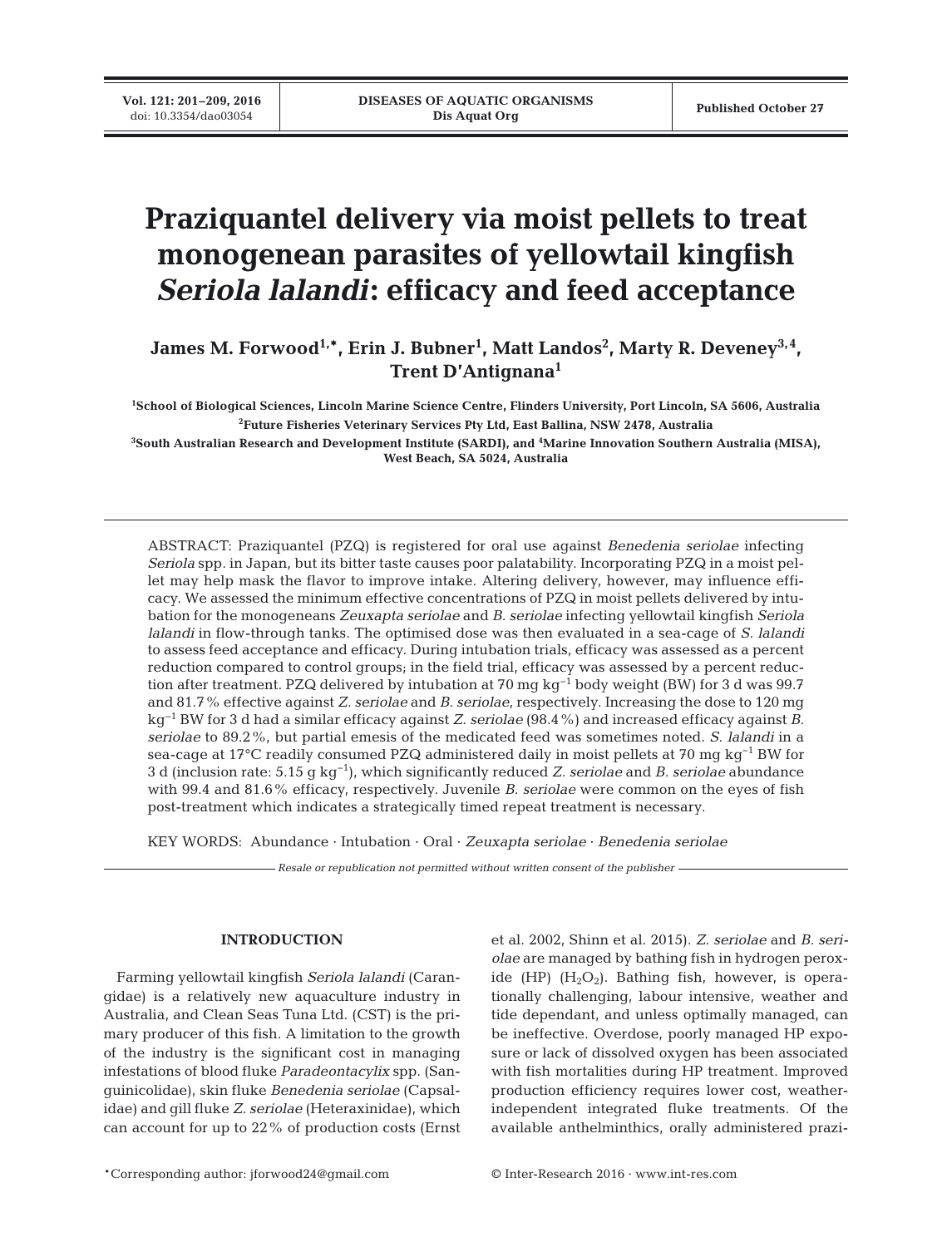quantel (PZQ) is effective against monogeneans in a variety of fish and has a high therapeutic index when administered orally in *S. lalandi* (see Forwood et al. 2016). There are, however, information gaps, palatability problems and regulatory issues that prevent broad commercial use of PZQ to treat flukes infecting *S. lalandi*.

PZQ has been administered orally by surface coating extruded feed (Kim & Cho 2000, Sitjà-Bobadilla et al. 2006, Williams et al. 2007, Forwood et al. 2013, Partridge et al. 2014), mixed into feed mash prior to extrusion (Hirazawa et al. 2000, 2004, 2013) or as a microencapsulated product that is surface coated or extruded in the pellet (Partridge et al. 2014). PZQ was effective against both Z. *seriolae* and *B. seriolae* when administered via intubation, but efficacy was reduced when combined with fish oil and surface coated on commercial feed at equivalent doses (Williams et al. 2007). Palatability of PZQ-medicated feed is poor in *S. lalandi*, resulting in fish often failing to receive an effective dose (Williams et al. 2007, Partridge et al. 2014). In an attempt to resolve palatability issues, microencapsulated PZQ was trialed, and Partridge et al. (2014) reported that a microencapsulated PZQ product at 47 mg kg<sup>-1</sup> body weight (BW) d<sup>-1</sup> for 7 d was 100% effective against *B. seriolae*. Palatability, however, remained poor at higher inclusion (25 g kg<sup>-1</sup>) levels. Microencapsulation can lower the bioavailability of PZQ (Partridge et al. 2014) and is expensive, providing further disincentive for commercial use. Delivering PZQ in moist pellets, which contain ~50% fresh fish, may improve palatability and efficacy without the negative aspects of adopting a microencapsulated product.

This study aimed to provide further data to support regulatory approval to use PZQ as an oral treatment for *Z. seriolae* and *B. seriolae* infecting *S. lalandi* by determining the minimum effective dose and duration of delivery of PZQ in a moist pellet and assessing feed acceptance to improve treatment of *Z. seriolae* and *B. seriolae*.

## **MATERIALS AND METHODS**

#### **Experimental animals**

*Seriola lalandi* (~1−1.5 kg) were transported from commercial cages off Port Lincoln, Australia, to holding tanks at the Lincoln Marine Science Centre (LMSC), Port Lincoln and held at 10−15 kg fish m–3. Water temperature through the trial period was  $17 \pm$ 

1°C, and fish were fed 6 times per week to satiation for 2 wk during acclimation to the system.

#### **Establishing fluke abundance**

Abundance (Bush et al. 1997) of *Zeuxapta seriolae* and *B. seriolae* were assessed following Williams et al. (2007) by placing fish into a seawater bath containing 5 ppm PZQ for 10 min to remove *Z. seriolae*, followed by 5 min immersion in dechlorinated municipal water to remove *B. seriolae*. The eyes and skin of the fish were visually inspected after freshwater immersion to count any *B. seriolae* that did not detach from the fish. The PZQ and freshwater were filtered through a 40 µm filter after the fish were removed. Flukes were collected in a 70 ml sample jar and counted under a dissection microscope. *Z. seriolae* maturity was assessed by the presence of the vitellarium (Tubbs et al. 2005, Mooney et al. 2006), and *B. seriolae* maturity was determined by possession of eggs in the ootype (Tubbs et al. 2005, Lackenby et al. 2007).

## **Manufacture of moist pellets**

Moist pellets were made 24 h prior to the initiation of treatment. Pellets comprised 50% minced Australian sardine *Sardinops sagax* (Clupeidae) (Sardine Temptations) and 50% dry pre-pellet meal (Haya shikane Sangyo). PZQ (93.3−99.8% purity, Ninybo Samreal Chemical) was blended with the mash in a food processor, and then further blended with minced fish and processed through a TC22 meat mincer (Brice Australia) at a cutting speed of 200 rpm, using a 3 mm die. Moist pellets for the field trial were comprised of 50% sardine and 50% dry pre-pellet meal produced in a single screw custom-made commercial extruder (Taiwan Hung Kuo Industrial) with a hopper size of 300 kg using a 9 mm die. PZQ was blended with the mash in the hopper, and then further blended with minced fish and processed through the extruder to form the pellets.

# **Dose determination trial**

To identify PZQ doses for the efficacy trials, 36 *S. lalandi* were transferred into 12 indoor 1000 l flowthrough tanks at LMSC and administered PZQ in moist pellets by intubation daily, in a daily ration of 0.91% BW feed, for 3 d. Fish were fed 30, 45, 60, 75,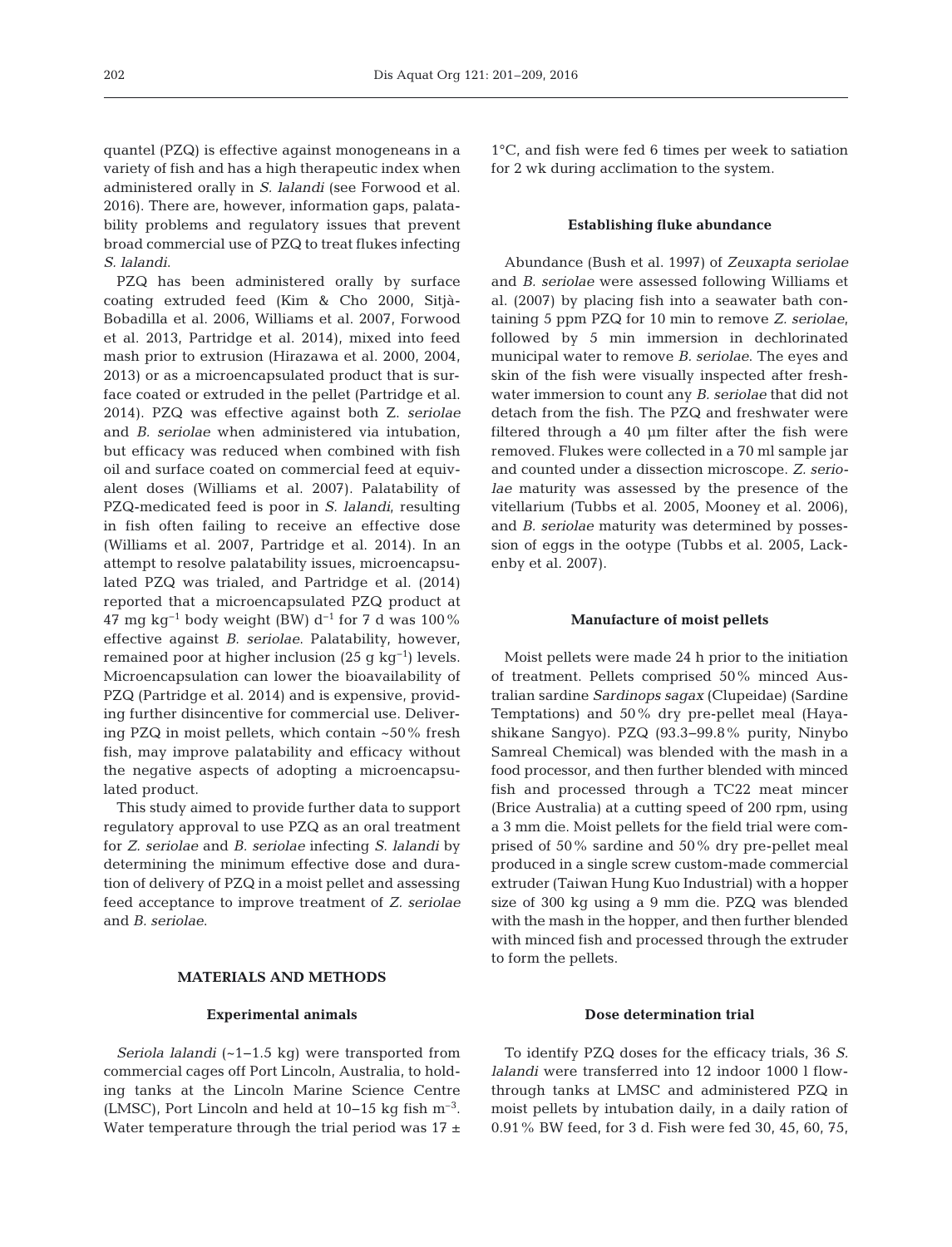90, 150, 165, 180, 195, 210 and 225 mg PZQ kg−1 BW d−1. Control fish were intubated with identical feed without PZQ. Fish were monitored for 1 h post intubation to assess if fish disgorged the feed. Parasite abundance of *Z. seriolae* and *B. seriolae* was assessed 24 h after administration of the final dose of PZQ.

#### **Efficacy trials**

A total of 120 *S. lalandi* were transferred into 12 indoor 1000 l flow-through tanks at LMSC and administered PZQ in moist pellets via intubation at a feed rate of 0.91% BW. Two efficacy trials were performed, outlined in Table 1. Fish were monitored for 1 h post delivery to assess emesis. Twenty-four h after administration of the final dose, the intensities of remaining *Z. seriolae* and *B. seriolae* were assessed. Each of the treatment and control groups was replicated 3 times.

## **Field trial**

A farm-based feed acceptance and efficacy trial was conducted at CST's Fanny Point lease site (34° 43' 45'' S, 135° 55' 18'' E) in November 2014, in a 16 m diameter by 7 m side brass sea-cage containing 1990 *S. lalandi* (mean weight 2.1 kg) at a stocking density of 3 kg m<sup>-3</sup>. Water temperature was  $17 \pm 1$ °C during the trial. All feed was provided manually. Fish were fed once per day with un-medicated moist pellets for 2 d, after which food was withheld for 48 h. The fish were then fed PZQ-medicated moist pellets to achieve 70 mg PZQ kg−1 BW d−1, once daily for 3 d at a restricted ration of 0.85% BW d−1 (PZQ inclusion rate: 5.15 g kg<sup>-1</sup>). During the 2 d acclimation period,

Table 1. Target dose, inclusion level and delivery time for praziquantel (PZQ) administered daily in moist pellets via intubation in 2 efficacy trials. BW: body weight

| Inclusion level<br>$(mg g^{-1})$ | Time<br>(d) |  |
|----------------------------------|-------------|--|
|                                  |             |  |
| 5.5                              | 1           |  |
| 5.5                              | 3           |  |
| 7.7                              | 3           |  |
|                                  |             |  |
| 13.2                             | 3           |  |
| 16.5                             | 3           |  |
| 19.8                             | 3           |  |
|                                  |             |  |

15 *S. lalandi* were sampled and the abundance of *Z. seriolae* and *B. seriolae* was determined. During delivery of the medication, feed acceptance was assessed by visual observation of fish response by staff above and in the cage. A feeding camera was also placed in the cage to determine if any unconsumed pellets sank through the cage or if emesis occurred following treatment. Forty-eight h after the treatment period, a further 15 *S. lalandi* were sampled to determine the post-treatment abundance of *Z. seriolae* and *B. seriolae*.

### **Statistical analysis**

In efficacy trials the efficacy of each treatment group was assessed as a percentage according to the formula of Stone et al. (1999):

 $%$  reduction =  $100-$ 

 $\left(100 \times \frac{\text{Mean parasite abundance of each treated replicate}}{\text{Mean parasite abundance of the control replicates}}\right)$ 

In field trials the efficacy of the treatment was assessed as a percent reduction of pre- and posttreatment abundance. Following APVMA (2007) guidelines for registration of a veterinary treatment, a clinical effect was judged at ≥90% efficacy. Normality of the data was tested using the Shapiro-Wilk test, and variances were tested using Levene's test. Data that did not conform to homoscedasticity was log  $(y + 1)$ -transformed, where *y* is parasite abundance, prior to analysis. Differences in treatment replicate efficacy between *Z. seriolae* and *B. seriolae* in the efficacy trials and pre- and post-treatment abundances in the field trial were analysed using an independent samples *t*-test. Differences in mean abundance between treatment groups in the efficacy trials was analysed using 1-way ANOVA. Where significant differences were detected, post-hoc comparisons were made via a Tukey's test. SPSS 20 statistical analysis software was used to analyse the data and significance for all tests was judged at  $p < 0.05$ .

# **RESULTS**

# **Dose determination trial**

Efficacy against *Zeuxapta seriolae* was 100% at all doses ≥45 mg PZQ kg−1 BW d−1 (Fig. 1A). *B. seriolae* abundance was reduced at doses of ≥75 mg kg−1 BW  $d^{-1}$ , and 165 and 210 mg PZQ kg<sup>-1</sup> BW  $d^{-1}$  provided 100% efficacy (Fig. 1B).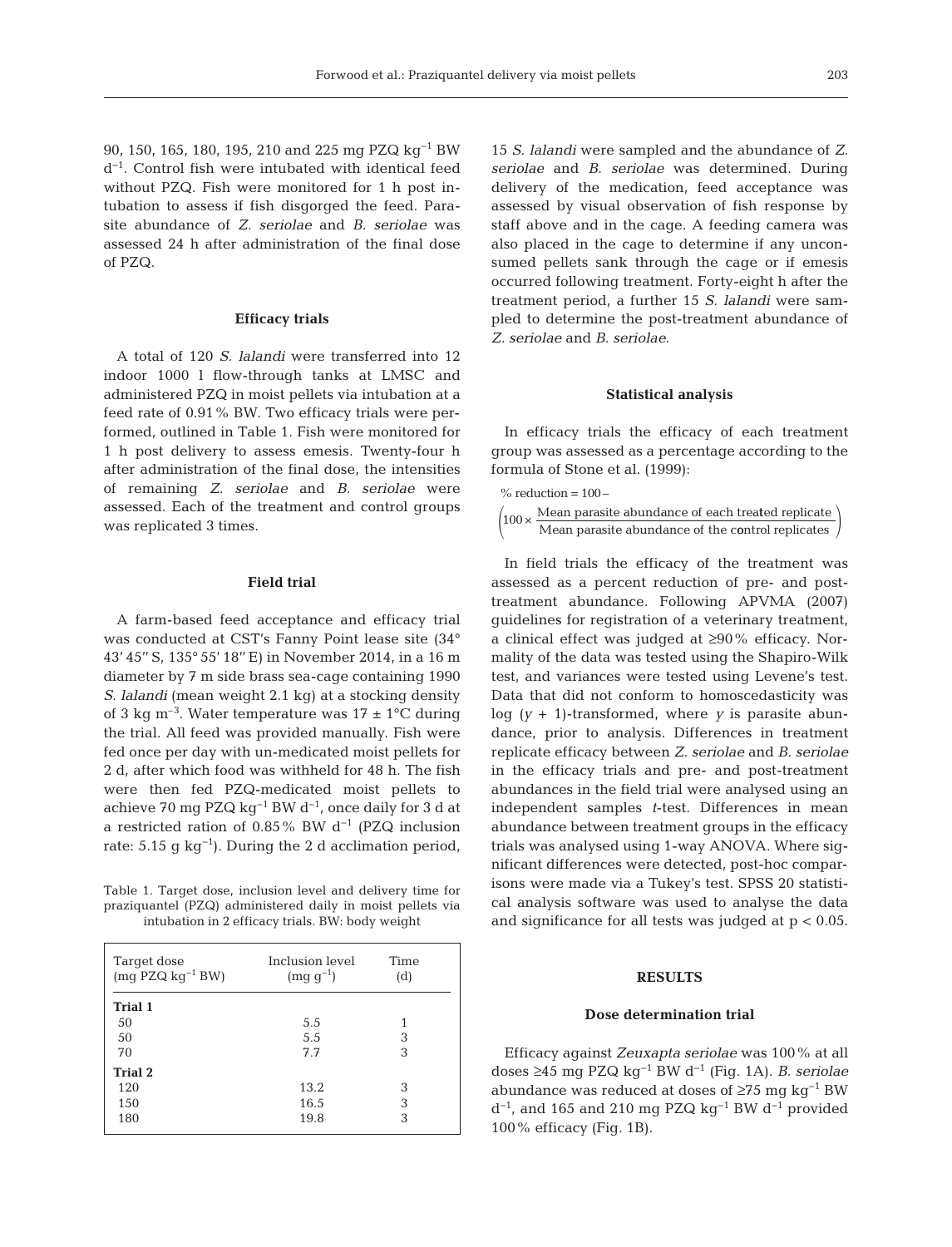

Fig. 1. Dose determination trial. Mean abundance (±SE) of (A) *Zeuxapta seriolae* and (B) *Benedenia seriolae* infecting *Seriola lalandi* after 3 d intubation of praziquantel (PZQ). Combined: juvenile and adult parasites combined; BW: body weight

#### **Efficacy trials**

PZQ was more effective against *Z. seriolae* than *B. seriolae*, but efficacies were not significantly different at 50 and 70 mg PZQ kg<sup>-1</sup> BW d<sup>-1</sup> for 3 d. A dose of 50 mg PZQ kg<sup>-1</sup> BW d<sup>-1</sup> for 1 d was significantly less effective against *B. seriolae* than *Z. seriolae* (Table 2).

Prevalence of *Z. seriolae* was 100% in the control groups, and mean abundance was  $1056.7 \pm 294.8$  SE (264−4128). Prevalence of *Z. seriolae* in fish treated with 50 mg PZQ kg<sup>-1</sup> BW d<sup>-1</sup> for 1 and 3 d, and 70 mg PZQ kg<sup>-1</sup> BW d<sup>-1</sup> for 3 d was 92.9, 80 and 53.3%,

Table 2. Efficacy Trial 1. Mean efficacy  $\pm$  SE (%) (range) of praziquantel (PZQ) treatments (mg PZQ kg−1 body weight) against juvenile and adult *Zeuxapta seriolae* and *Benedenia seriolae* infecting *Seriola lalandi*. Significant differences (p < 0.05) in efficacy between *B. seriolae* and *Z. seriolae* are highlighted in **bold**

| Treatment        | Z. seriolae                | B. seriolae                 | p     |
|------------------|----------------------------|-----------------------------|-------|
| <b>Adults</b>    |                            |                             |       |
| $50$ for 1 d     | $99.9 \pm 0.1$ (99.6-100)  | $76.1 \pm 10 (55.9 - 90.1)$ | 0.021 |
| $50$ for $3d$    | $99.4 \pm 0.6$ (98.2-100)  | $75.9 \pm 8.2$ (62.7-91)    | 0.046 |
| 70 for 3 d       | 100                        | $72.9 \pm 13.6$ (45.8–87.6) | 0.184 |
| <b>Juveniles</b> |                            |                             |       |
| $50$ for 1 d     | $96.7 \pm 2.3$ (92.2–99.3) | $15.7 \pm 12.7$ (0-40.9)    | 0.047 |
| $50$ for $3d$    | $94.5 \pm 3.7$ (87.2–98.3) | $80.8 \pm 10.7$ (62.3-99.2) | 0.289 |
| 70 for 3 d       | $99.5 \pm 0.4$ (98.7-99.9) | $88.0 \pm 3.0$ (82.4-92.8)  | 0.020 |
| Combined         |                            |                             |       |
| $50$ for 1 d     | $97.5 \pm 1.7$ (94.1-99.5) | $35.6 \pm 13.1$ (18.6–61.3) | 0.040 |
| $50$ for $3d$    | $95.8 \pm 2.9$ (90.1-98.8) | $78.8 \pm 8.2$ (62.5-88.8)  | 0.121 |
| 70 for 3 d       | $99.7 \pm 0.3$ (99.1-100)  | $81.7 \pm 7.3$ (67.2–90.6)  | 0.133 |
|                  |                            |                             |       |

respectively, and mean abundance was  $28.2 \pm 16.1$  $(0-208)$ , 43.3 ± 33.3 (0-505) and 3.5 ± 1.6 SE (0-23), respectively, which was significantly different be tween groups (1-way ANOVA:  $F_{3.52} = 51.524$ , p < 0.001). Fish treated with PZQ had a significantly lower mean abundance of *Z. seriolae* than control groups (Fig. 2A). Prevalence of *B. seriolae* in the control groups was 100%, and mean abundance was 42.2 ± 6.7 SE (15−88). Prevalence of *B. seriolae* in fish treated with 50 mg PZQ kg<sup>-1</sup> BW d<sup>-1</sup> for 1 and 3 d, and 70 mg PZQ kg<sup>-1</sup> BW d<sup>-1</sup> for 3 d was 100, 86.7 and 80%, respectively, and mean abundance was  $27.8 \pm 5.4$  (9-82),  $9.1 \pm 2$  (0-27) and  $7.8 \pm 2.3$  SE

> (0−30), respectively, which was significantly different between groups  $(1$ -way ANOVA:  $F_{3.52} = 16.513$ , p < 0.001). Fish treated with 50 and 70 mg PZQ  $kg^{-1}$  BW d<sup>-1</sup> for 3 d had a significantly lower mean abundance of *B. seriolae* than fish treated with 50 mg PZQ kg<sup>-1</sup> BW d<sup>-1</sup> for 1 d and control groups (Fig. 2B).

> Fish disgorged PZQ-medicated feed at higher doses (≥120 mg PZQ  $kq^{-1}$  BW), resulting in 3 fish from each of the 120 and 150 mg PZQ kg−1 BW groups retaining a dose of PZQ, which was probably below the target. Efficacy was higher against *Z. seriolae* than *B. seriolae*, but was not significantly different at 120 and 180 mg  $kg^{-1}$  BW d<sup>-1</sup> for 3 d, but 150 mg kg<sup>-1</sup>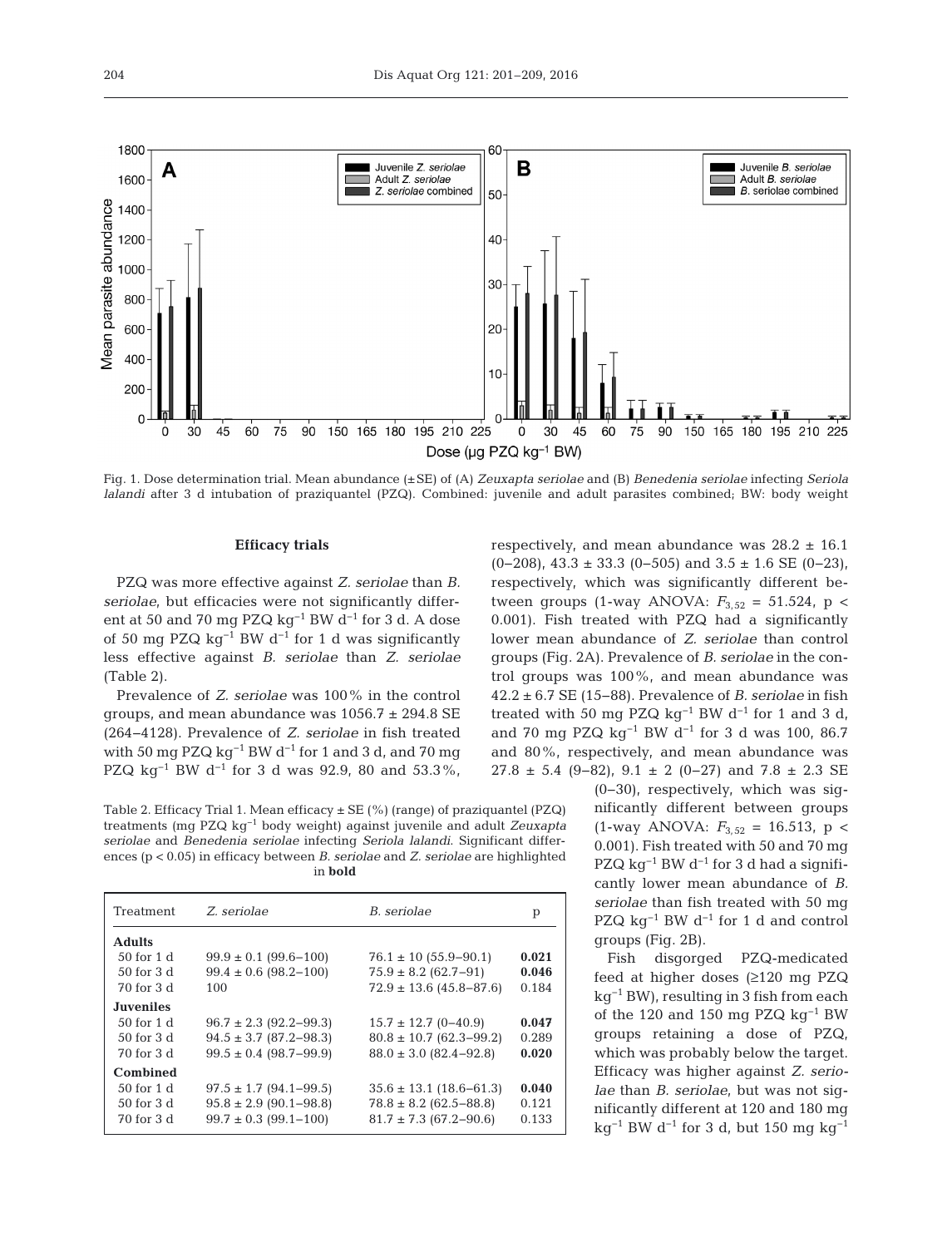

Fig. 2. Efficacy Trial 1. Mean abundance (+SE) of (A) *Zeuxapta seriolae* and (B) *Benedenia seriolae* infecting *Seriola lalandi* treated with 0, 50 and 70 mg praziquantel (PZQ) kg<sup>-1</sup> body weight (BW) d<sup>-1</sup>. Different superscript letters between treatments represent significant differences in combined parasite abundance between treatment groups ( $p < 0.05$ ). Combined: juvenile and adult parasites combined

BW d−1 for 3 d was significantly less effective against *B. seriolae* (Table 3).

## **Field trial**

Prevalence of *Z. seriolae* in the control groups was 100%, and mean abundance was  $1585.2 \pm 314.5$  SE (501−4282). Prevalence of *Z. seriolae* in fish treated with 120, 150 and 180 mg PZQ kg<sup>-1</sup> BW d<sup>-1</sup> for 3 d was 84.6, 78.5 and 8.3%, respectively, and mean abundance was 24.8 ± 12.9 (0−120), 20.1 ± 13.5 (0−193) and 0.4 ± 0.4 SE (0−4), respectively, which was significantly different between groups (1-way

ANOVA: *F*3,44 = 73.297, p < 0.001). Fish treated with PZQ had significantly lower mean abundance of *Z. seriolae* than control groups (Fig. 3A). Prevalence of *B. seriolae* in the control groups was 100%, and mean abundance was 88.8 ± 19.8 SE (26−231). Prevalence of *B. seriolae* in fish treated with 120, 150 and 180 mg PZQ kg−1 BW d−1 for 3 d was 92.9, 92.9 and 66.7%, respectively, and mean abundance was  $9.8 \pm 2.5$  (0–28),  $12.1 \pm 3.1$ (0–38) and  $2.6 \pm 1.1$  SE (0–11), respectively, which was significantly different between groups (1-way ANOVA:  $F_{3,44} = 21.971$ , p < 0.001). Fish treated with PZQ had a significantly lower mean abundance of *B. seriolae* than control groups (Fig. 3B).

Feed response in *S. lalandi* was good, and no PZQ-medicated pellets dropped to the bottom of the cage, indicating fish consumed the ration offered. There was variability in acceptance of me dicated feed between individual fish; some individuals were observed to have mouthed, and then disgorged PZQ-medicated pellets, which were then consumed by a different fish. Efficacy was

Table 3. Efficacy Trial 2. Mean efficacy  $\pm$  SE (%) (range) for praziquantel (PZQ) treatments (mg PZQ kg−1 body weight for 3 d) against juvenile and *Benedenia seriolae* and *Zeuxapta seriolae* infecting *Seriola lalandi*. Significant differences (p < 0.05) in efficacy between *B. seriolae* and *Z. seriolae* are highlighted in **bold**

| Treatment        | B. seriolae                  | Z. seriolae                | p     |
|------------------|------------------------------|----------------------------|-------|
| <b>Adults</b>    |                              |                            |       |
| 120              | $88.9 \pm 3.9$ (83.9–96.6)   | 100                        | 0.105 |
| 150              | $98.1 \pm 1.2$ (95.9-100)    | $99.9 \pm 0.1$ (99.8-100)  | 0.192 |
| 180              | 100                          | 100                        |       |
| <b>Juveniles</b> |                              |                            |       |
| 120              | $89.3 \pm 3.3$ (85-95.8)     | $98.1 \pm 1.6$ (94.9-99.8) | 0.074 |
| 150              | $84.8 \pm 3.4$ (78.6-90.2)   | $98.5 \pm 0.9$ (96.8–99.7) | 0.017 |
| 180              | $96.0 \pm 1.8$ (93.6-99.5)   | 100                        | 0.157 |
| Combined         |                              |                            |       |
| 120              | $89.2 \pm 3.4$ (84.8-95.9)   | $98.4 \pm 1.4$ (95.6–99.8) | 0.067 |
| 150              | $86.9 \pm 2.6$ (82-91.1)     | $98.8 \pm 0.7$ (97.3-99.7) | 0.012 |
| 180              | $96.6 \pm 1.5 (94.6 - 99.6)$ | 100                        | 0.159 |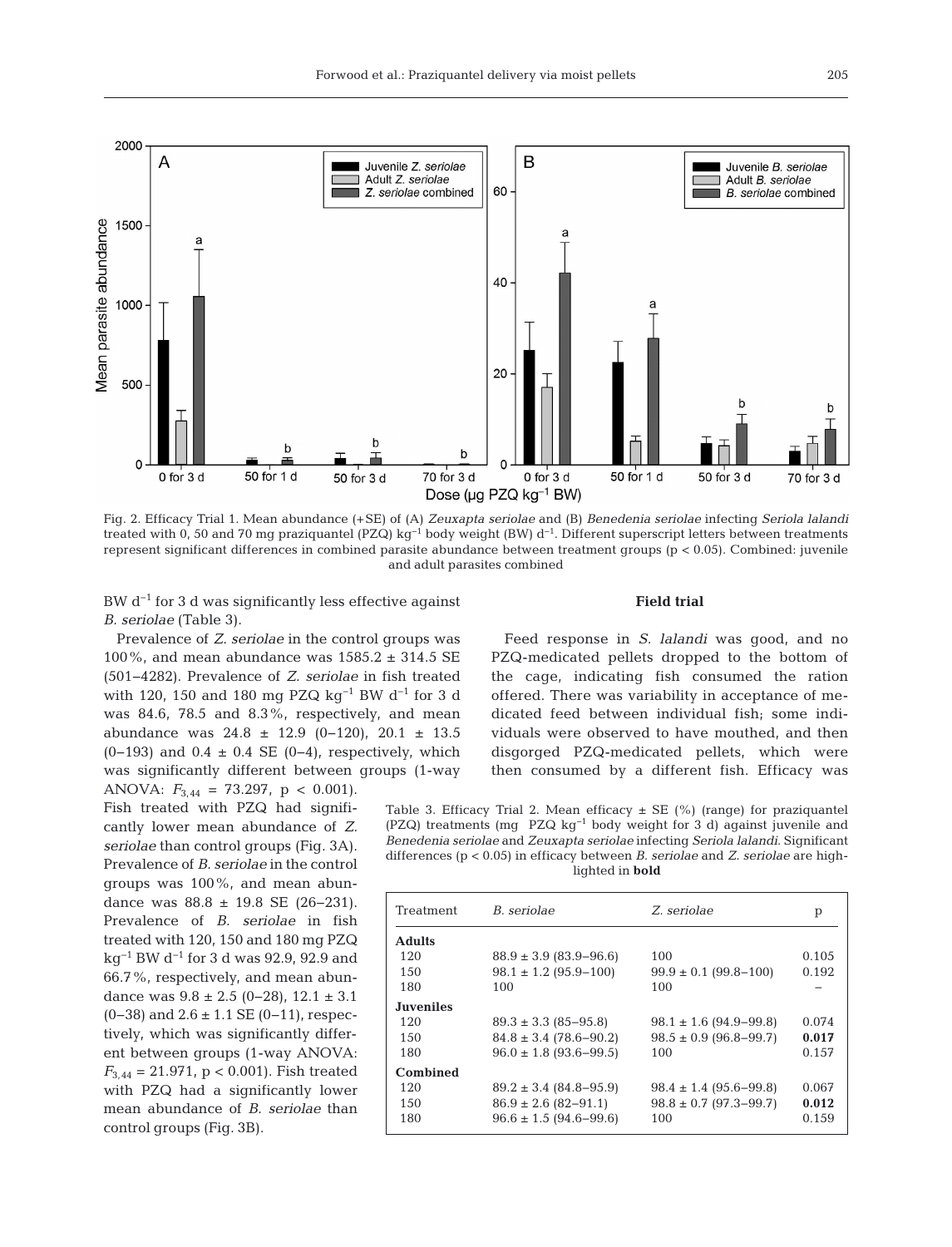

Fig. 3. Efficacy Trial 2. Mean abundance (+SE) of (A) *Zeuxapta seriolae* and (B) *Benedenia seriolae* infecting *Seriola lalandi* treated with 0, 120, 150 and 180 mg praziquantel (PZQ) kg−1 body weight (BW) d−1. Different superscript letters between treatments represent significant differences in combined parasite abundance between treatment groups ( $p < 0.05$ ). Combined: juvenile and adult parasites combined

higher against *Z. seriolae* (99.4%) than *B. seriolae* (81.6%) (Table 4). Pre-treatment prevalence was 100%, and mean abundance of *Z. seriolae* was 46.7 ± 16.7 SE (20−75) and *B. seriolae* was 8.3 ± 4.4 SE (2−16). Post-treatment prevalence of *Z. seriolae* and *B. seriolae* was 6.7 and 80%, and mean abundance was  $0.3 \pm 1$  (0−4) and  $1.5 \pm 1.3$  SE (0−4), respectively, which were significantly lower *(t*-test,  $p \le 0.009$ *)* (Table 4). Of the *B. seriolae* that remained post-treatment 65% were found on the eyes of the fish.

Table 4. Field trial. Mean pre- and post-treatment abundances ± SE (range) of *Zeuxapta seriolae* and *Benedenia seriolae* infecting *Seriola lalandi* and efficacy of praziquantel (PZQ) administered in a moist pellet at 70 mg PZQ kg−1 body weight d<sup>-1</sup> (inclusion rate of 5.15 g kg<sup>-1</sup>) for 3 d

| Parasite<br>stage                                     | Abundance<br>Pre-treatment                                                                                        | Post-treatment                                                    | Efficiacy<br>(%)     |
|-------------------------------------------------------|-------------------------------------------------------------------------------------------------------------------|-------------------------------------------------------------------|----------------------|
| <b>B.</b> seriolae<br>Juveniles<br>Adults<br>Combined | $7.1 \pm 0.9$ (1-15)<br>$1.3 \pm 0.4$ (0-5)<br>$8.3 \pm 1.1$ (2-16)                                               | $1.5 \pm 0.3$ (0-4)<br>$0.1 \pm 0.1$ (0-1)<br>$1.5 \pm 0.3$ (0-4) | 79.2<br>94.7<br>81.6 |
| Z. seriolae<br>Juveniles<br>Adults<br>Combined        | $11.1 \pm 1.7$ (2-28)<br>$36.5 \pm 4.1$ (14-65) $0.3 \pm 0.3$ (0-4)<br>$47.6 \pm 4.3$ (20-75) $0.3 \pm 0.3$ (0-4) | - ()                                                              | 100<br>99.3<br>99.4  |

### **DISCUSSION**

The dose determination trial indicated that 50 mg kg−1 BW d−1 PZQ is required to treat *Zeuxapta seriolae*. This was validated in the efficacy trials where 50 mg kg<sup>-1</sup> BW d<sup>-1</sup> PZQ for 3 d provided 96% efficacy against *Z. seriolae*. Reducing the treatment duration to 1 d did not reduce efficacy (97.5%). This indicates that *Seriola lalandi* only need to consume the target dose on 1 of the 3 treatment days to achieve high efficacy against *Z. seriolae*. Increasing the dose to 70 mg kg−1 BW d−1 PZQ for 3 d, however, elevated efficacy against *Z. seriolae* to 99.7%.

PZQ was less effective against *B. seriolae* than *Z. seriolae*, and the dose determination trial indicated that ≥75 mg PZQ kg<sup>-1</sup> BW d<sup>-1</sup> for 3 d is required to effectively reduce the abundance of *B. seriolae*. In the efficacy trials, 50 mg kg<sup>-1</sup> BW d<sup>-1</sup> for 1 d did not significantly affect *B. seriolae* abundance. However, 50 or 70 mg PZQ kg<sup>-1</sup> BW d<sup>-1</sup> for 3 d significantly reduced *B. seriolae* abundance and provided efficacies of 79 and 82%, respectively, but these efficacies provide inadequate clinical effect. Increasing the dose to 120, 150 or 180 mg PZQ kg<sup>-1</sup> BW d<sup>-1</sup> improved efficacy against *B. seriolae* to 89, 86 and 97%, respectively, and parasites that remained posttreatment were predominantly juvenile *B. seriolae* on the eye of the fish. PZQ delivered orally is distributed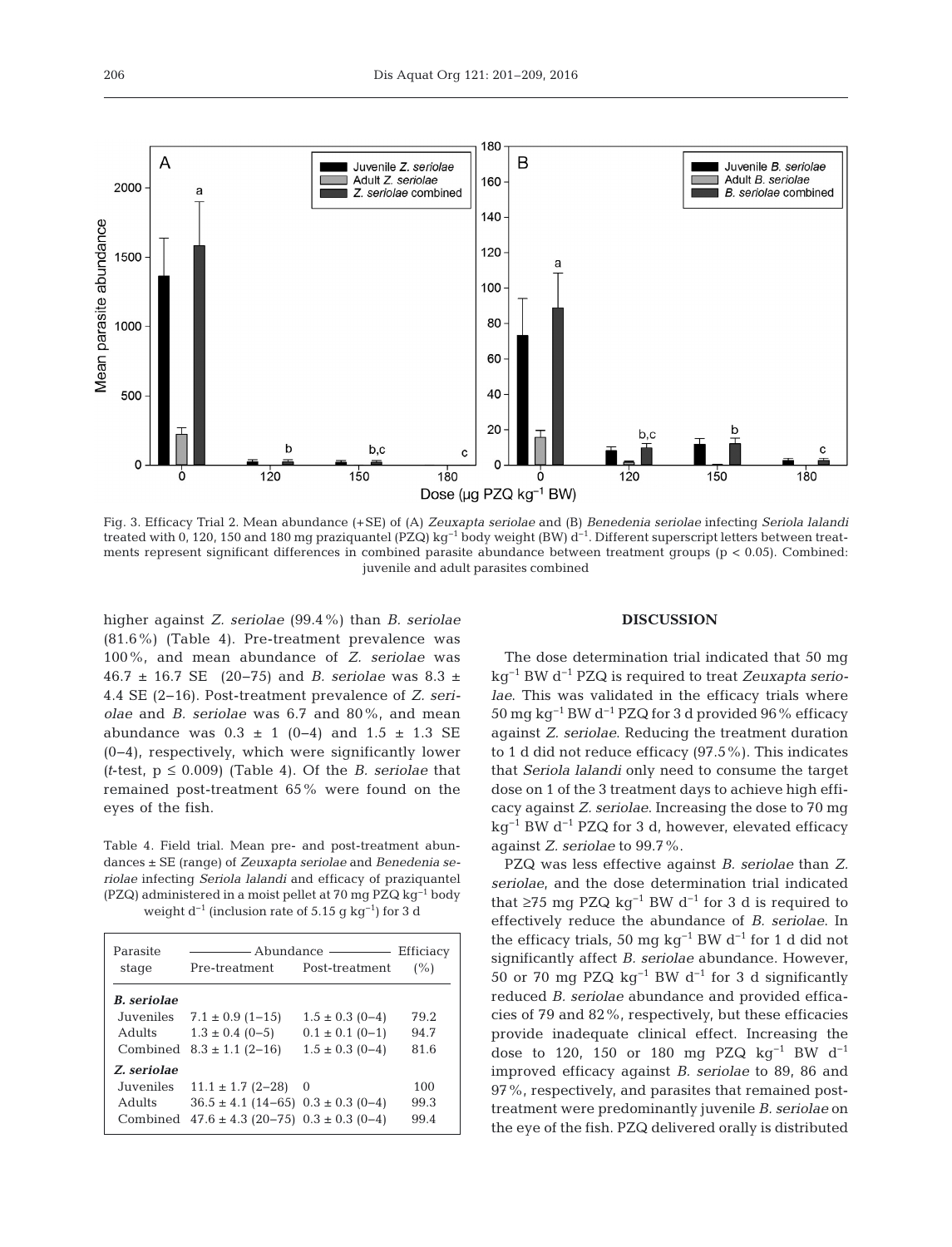to the blood, skin and mucus of *S. lalandi* (see Tubbs & Tingle 2006a), but if it reaches the eye is unknown. The external surface of the eye, however, is poorly vascularized (Bill 1975), which would limit the transport of the product. Wistar rats orally administered PZQ had an eye PZQ concentration approximately 5 times lower than that of plasma (Steiner & Garbe 1976). Székely & Molnár (1991) reported that PZQ was 100% effective against *Diplostomum spatha ceum* (Diplostomatidae) parasitizing the eye of grass carp *Ctenopharyngodon idella* (Cyprinidae) and silver carp *Hypophthalrnichthys molitrix* (Cyprinidae), but 330 mg PZQ kg−1 BW d−1 for 8 d was required to achieve this efficacy. These parasites, further, live in, rather than on, the eye (Palmieri et al. 1977) and are likely to be exposed to greater concentrations of PZQ than a parasite on the surface of the conjunctiva. It is likely that juvenile *B. seriolae* residing on the eye are unaffected by oral PZQ treatment because they are not exposed to an effective dose of the product.

The field trial showed good feed response to PZQmedicated moist pellets, and *S. lalandi* consumed the entire ration, providing 99.4% efficacy and good clinical effect against *Z. seriolae* but was 81.6% effective against *B. seriolae*, which is inadequate for clinical effect. Commercial treatment of *B. seriolae* with oral PZQ is problematic primarily because high doses are required and these have poor palatability. For PZQ to reach the *B. seriolae*, it must be absorbed across the intestine by the fish, transported in blood, and via diffusion to the skin, incorporated into the epithelium or mucus in an active form. Only then could it be ingested or absorbed by *B. seriolae*. An equivalent dose provides a maximum PZQ concentration 3 times higher in the blood than in the skin of *S. lalandi*, but there may be a residual effect in the skin (Tubbs & Tingle 2006b) because of slower clearance of PZQ from the skin (Kim et al. 2001, Tubbs & Tingle 2006b). Tripling the initial dose of PZQ caused a significant 2.4-fold increase in the skin concentration of PZQ, but the same dose increase caused only an insignificant 1.5-fold increase in plasma concentration (Tubbs & Tingle 2006b). Increasing treatment duration significantly reduced *B. seriolae* abundance at 50 mg kg<sup>-1</sup> BW d<sup>-1</sup> PZQ, further indicating that skin concentrations of PZQ continue to increase with longer duration of treatment.

In fish, feed rejection rates of extruded diets surface coated with PZQ increase with increasing dose (Williams et al. 2007). Incorporating the PZQ in the mash prior to manufacturing feed improves palatability in *S. lalandi* when compared to PZQ surface coated onto the pellets at the same inclusion level (Partridge et al. 2014). *S. lalandi* can consume up to twice the ration of moist pellets than commercial extruded diets (authors' unpubl. data); therefore, the PZQ inclusion level in moist pellets can be lower. Incorporating PZQ in a pellet with high cohesion and low digestibility slowed PZQ uptake, and PZQ plasma concentrations did not reach an effective concentration (authors' unpubl. data), but homogenized pellets at 50 mg kg<sup>-1</sup> BW d<sup>-1</sup> delivered by intubation provide high efficacy (Williams et al. 2007). We found that *S. lalandi* readily consumed moist pellets containing 5.15 g PZQ kg<sup>-1</sup> to deliver 70 mg PZQ kg<sup>-1</sup> BW d−1. This was effective against *Z. seriolae*, and although it did not produce an adequate clinical effect against *B. seriolae* it did significantly reduce abundance. Finalisation of the World Association for the Advancement of Veterinary Parasitology (WAAVP) 'Guidelines for testing the efficacy of ectoparasiticides for fish' (Sommerville et al. 2016) will provide a stable basis for the design and analysis of trials such as these and will improve comparability of results between trials. Developing an improved understanding of the effects of differing fluke-loads on *S. lalandi* will allow refinement of the efficacy required to achieve the desired clinical effect. Such developments would further facilitate the use of oral PZQ treatments as a component of an integrated management strategy, which would also incorporate preventative measures including net management and lease fallowing.

One limitation of our field trial was the small fish population (2000 *S. lalandi)* compared to a commercial cage (40 000 *S. lalandi)*. It is likely that in smaller populations there is a lesser behavioral effect on feeding that can result in a lower average feed consumption for individual fish compared to individuals in a larger populations (Ellis et al. 2002). Such competitive feeding would aid all fish to receive the target dose of PZQ. The inclusion level we used was relatively high, but would need to be higher in some circumstances. For large *S. lalandi* (5 kg) in cool water (14 $^{\circ}$ C), for example, 14 g kg<sup>-1</sup> PZQ would be required to deliver 70 mg kg−1 BW d−1 PZQ. Low water temperatures (12°C) also prolong absorption of PZQ, causing lower peak concentrations in the skin than in warmer (18°C) water (Björklund & Bylund 1987). These temperature effects may further increase the required inclusion level of PZQ. On-farm observations indicate that *S. lalandi* may learn to avoid PZQ-medicated feed following repeated experimental exposure, leading to absolute feed rejection or reduced intake, even at previously accepted inclusion rates (authors' unpubl. data). Fur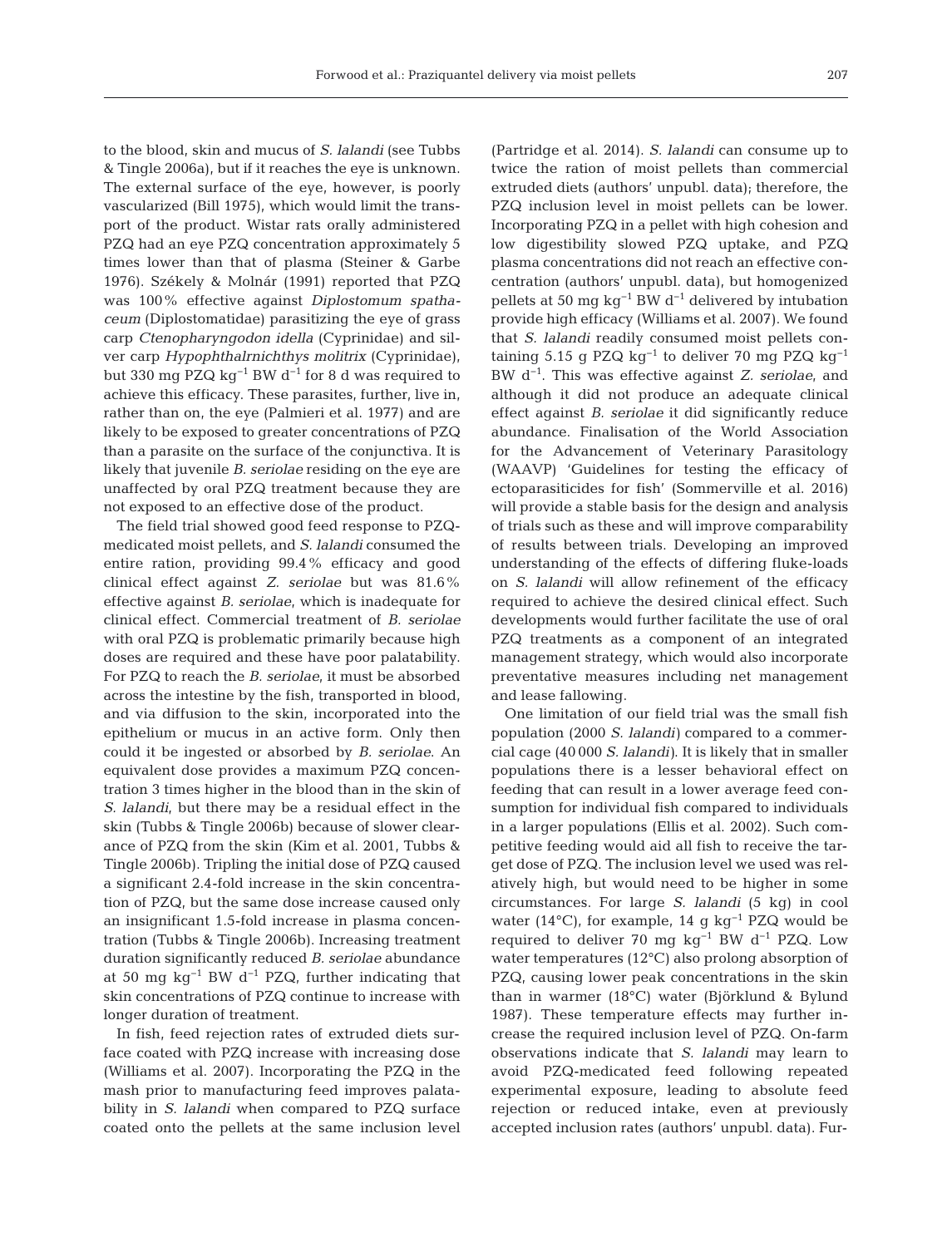ther work to investigate the maximum acceptable inclusion rate for moist pellets and how much the delivered ration can be manipulated to achieve the required dose in larger populations of *S. lalandi* is required.

against juvenile *B. seriolae* on the eye of the fish. Managing these flukes will require a strategically timed second treatment with PZQ to target migrated flukes from the eye or an alternative treatment, such as hydrogen peroxide or freshwater, to achieve the efficacy required for strategic parasite management that breaks monogenean lifecycles to minimize fluke management costs.

*Acknowledgements*. This research was funded by the Australian Seafood Cooperative Research Centre (Project 2013/731 Improving fluke control in Yellowtail Kingfish culture) and all procedures were approved by the Flinders University Animal Welfare Committee (Permit E390). The authors thank Clean Seas Tuna Ltd. for significant contribution to the project.

## LITERATURE CITED

- APVMA (Australian Pesticides and Veterinary Medicines Authority) (2007) Veterinary manual of requirements and guidelines (VetMORAG). www.apvma.gov.au/MORAG\_ vet/MORAG\_vet\_home.shtml (accessed 12 June 2014)
- ► [Bill A \(1975\) Blood circulation and fluid dynamics in the eye.](http://www.ncbi.nlm.nih.gov/entrez/query.fcgi?cmd=Retrieve&db=PubMed&list_uids=1153528&dopt=Abstract) ► [Shinn AP, Pratoomyot J, Bron JE, Paladini G, Brooker EE,](http://dx.doi.org/10.1017/S0031182014001437) Physiol Rev 55: 383−417
- [Björklund H, Bylund G \(1987\) Absorption, distribution and](http://dx.doi.org/10.1007/BF00578511) ➤ excretion of the anthelmintic praziquantel (Droncit) in rainbow trout *(Salmo gairdneri* R.). Parasitol Res 73: 240−244
	- Bush AO, Lafferty KD, Lotz IM, Shostak AW (1997) Parasitology meets ecology on its own terms: Margolis et al. revisited. J Parasitol 83:575-583
- ► [Ellis T, North B, Scott AP, Bromage NR, Porter M, Gadd D](http://dx.doi.org/10.1111/j.1095-8649.2002.tb00893.x) (2002) The relationships between stocking density and welfare in farmed rainbow trout. J Fish Biol 61:493-531
	- Ernst I, Whittington ID, Corneillie S, Talbot C (2002) Monogenean parasites in sea-cage aquaculture. Austasia Aquacult 16:46-48
- ► [Forwood JM, Harris JO, Deveney MR \(2013\) Efficacy of bath](http://www.ncbi.nlm.nih.gov/entrez/query.fcgi?cmd=Retrieve&db=PubMed&list_uids=23488766&dopt=Abstract) and orally administered praziquantel and fenbendazole against *Lepidotrema bidyana* Murray, a monogenean parasite of silver perch, *Bidyanus bidyanus* (Mitchell). J Fish Dis 36: 939−947
- [Forwood JM, Bubner EJ, Landos M, D'Antignana T,](http://dx.doi.org/10.1007/s10695-015-0121-2) ➤ Deveney MR (2016) Praziquantel treatment for yellowtail kingfish *(Seriola lalandi)*: dose and duration safety study. Fish Physiol Biochem 42: 103−109
- ► [Hirazawa N, Ohtaka T, Hata K \(2000\) Challenge trials on the](http://dx.doi.org/10.1016/S0044-8486(00)00334-3) anthelmintic effect of drugs and natural agents against the monogenean *Heterobothrium okamotoi* in the tiger puffer *Takifugu rubripes.* Aquaculture 188: 1−13
- ► [Hirazawa N, Mitsuboshi T, Hirata T, Shirasu K \(2004\) Sus](http://dx.doi.org/10.1016/j.aquaculture.2004.05.015)ceptibility of spotted halibut *Verasper variegatus* (Pleuronectidae) to infection by the monogenean *Neobenede-*

*nia girellae* (Capsalidae) and oral therapy trials using praziquantel. Aquaculture 238:83-95

- ► [Hirazawa N, Akiyama K, Umeda N \(2013\) Differences in](http://dx.doi.org/10.1016/j.aquaculture.2013.04.021) sensitivity to the anthelmintic praziquantel by the skinparasitic monogeneans *Benedenia seriolae* and *Neo benedenia girellae.* Aquaculture 404−405: 59−64
- Oral treatment using PZQ is likely to be ineffective [Kim KH, Cho JB \(2000\) Treatment of](http://dx.doi.org/10.3354/dao040229) *Microcotyle sebastis* ➤ (Monogenea: Polyopisthocotylea) infestation with praziquantel in an experimental cage simulating commercial rockfish *Sebastes schlegeli* culture conditions. Dis Aquat Org 40: 229−231
	- Kim KH, Lee EH, Kwon SR, Cho JB (2001) Treatment of *Microcotyle sebastis* infestation in cultured rockfish *Sebastes schlegeli* by oral administration of praziquantel in combination with cimetidine. Dis Aquat Org 44: 133–136
	- ► [Lackenby JA, Chambers CB, Ernst I, Whittington ID \(2007\)](http://dx.doi.org/10.3354/dao074235) Effect of water temperature on reproductive development of *Benedenia seriolae* (Monogenea: Capsalidae) from *Seriola lalandi* in Australia. Dis Aquat Org 74: 235−242
	- ► [Mooney AJ, Ernst I, Whittington ID \(2006\) An egg-laying](http://dx.doi.org/10.1016/j.aquaculture.2004.11.029) rhythm in *Zeuxapta seriolae* (Monogenea: Heteraxinidae), a gill parasite of yellowtail kingfish *(Seriola lalandi)*. Aquaculture 253: 10−16
	- [Palmieri JR, Heckmann RA, Evans RS \(1977\) Life history and](http://dx.doi.org/10.2307/3279992) ➤ habitat analysis of the eye fluke *Diplostomum spatha ceum* (Trematoda: Diplostomatidae) in Utah. J Parasitol 63: 427−429
	- [Partridge GJ, Michael RJ, Thuillier L \(2014\) Praziquantel](http://dx.doi.org/10.3354/dao02740) ➤ form, dietary application method and dietary inclusion level affect palatability and efficacy against monogenean parasites in yellowtail kingfish. Dis Aquat Org 109: 155−163
	- Brooker AJ (2015) Economic costs of protistan and metazoan parasites to global mariculture. Parasitology 142: 196−270
	- [Sitjà-Bobadilla A, de Felipe MC, Alvarez-Pellitero P \(2006\)](http://dx.doi.org/10.1016/j.aquaculture.2006.09.012) ➤ *In vivo* and *in vitro* treatments against *Sparicotyle chry*  sophrii (Monogenea: Microcotylidae) parasitizing the gills of gilthead sea bream *(Sparus aurata* L.). Aquaculture 261: 856−864
		- Sommerville C, Endris R, Bell TA, Ogawa K, Buchmann K, Sweeney D (2016) World association for the advancement of veterinary parasitology (WAAVP) guideline for testing the efficacy of ectoparasiticides for fish. Vet Parasitol 30:84-99
	- ▶ [Steiner K, Garbe A \(1976\) The fate of praziquantel in the](http://dx.doi.org/10.1007/BF03189263) organism II. Distribution in rats. Eur J Drug Metab Ph 1: 97−106
		- Stone J, Sutherland IH, Sommerville CS, Richards RH, Varma KJ (1999) The efficacy of emamectin benzoate as an oral treatment of sea lice, *Lepeophtheirus salmonis* (Kroyer), infestations in Atlantic salmon, *Salmo salar* L. J Fish Dis 22: 261–270
	- ► [Székely C, Molnár K \(1991\) Praziquantel \(Droncit\) is effec](http://dx.doi.org/10.3354/dao011147)tive against diplostomosis of grasscarp *Ctenopharyngodon idella* and silver carp *Hypophthalmichthys moli trix.* Dis Aquat Org 11: 147−150
	- [Tubbs LA, Tingle MD \(2006a\) Bioavailability and pharmaco-](http://dx.doi.org/10.3354/dao069233)➤ kinetics of a praziquantel bolus in kingfish *Seriola lalandi.* Dis Aquat Org 69:233-238
	- ▶ [Tubbs LA, Tingle MD \(2006b\) Effect of dose escalation on](http://dx.doi.org/10.1016/j.aquaculture.2006.09.013) multiple dose pharmacokinetics of orally administered